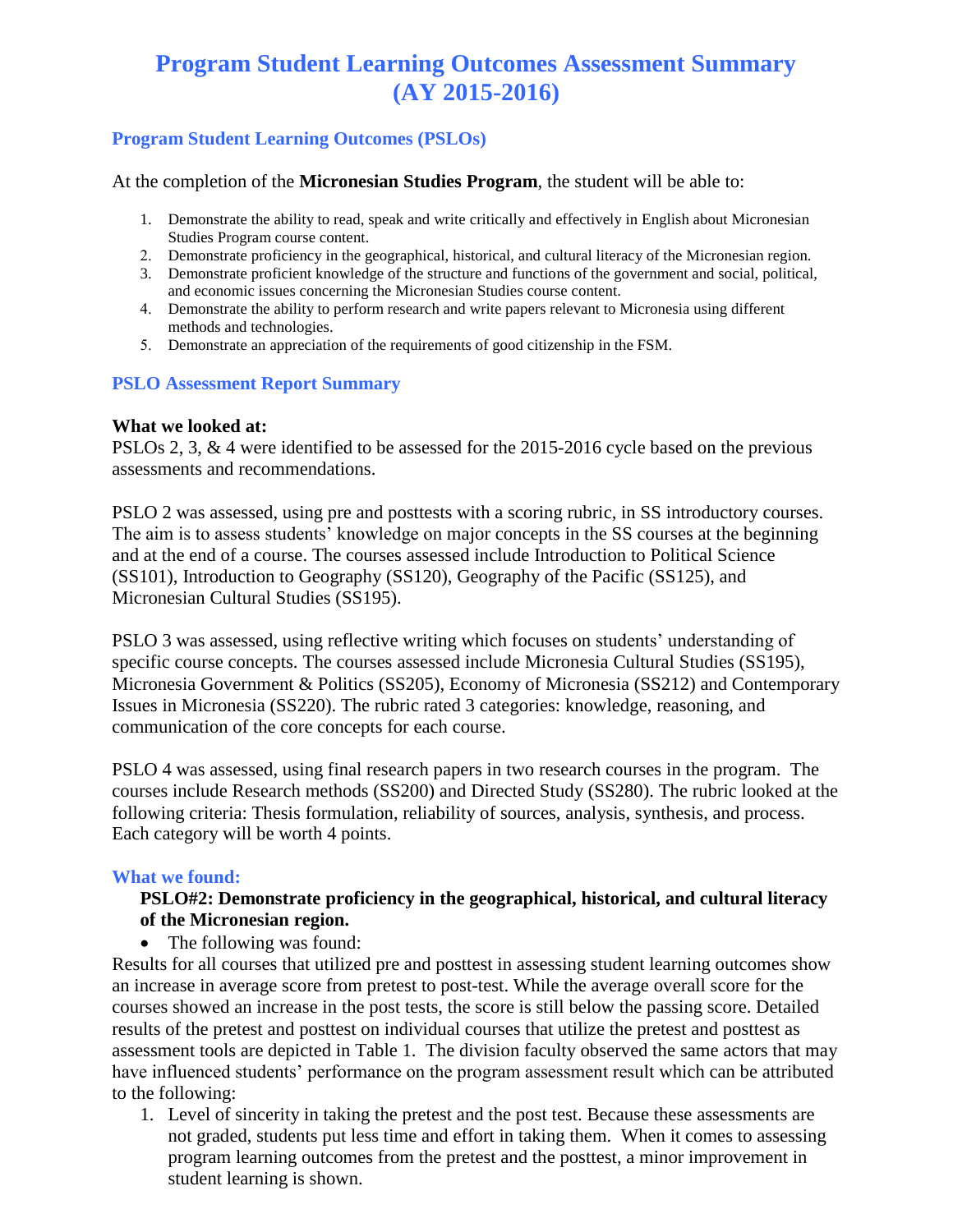- 2. There is a need to review and to map the program learning outcomes with the course learning outcomes because it may be possible that the program assessment tool (pre & posttest) used for assessing program learning outcome may not be directly linked or aligned to outcomes of courses assessed.
- 3. Inconsistent number of test takers. It is shown in Table 1 that some courses, more students take the pretest at the beginning of the semester and few take the post test at the end of the semester, while for some courses, this problem is reversed. This means few students are assessed at the beginning and more students are assessed at the end of the semester.

| <b>Courses</b><br>assessed for<br><b>SY Fall2015-</b><br>Spring2016      | <b>Fall 2015</b>                                                                   |                                                                                    | Spring 2016                                                                        |                                                                               |
|--------------------------------------------------------------------------|------------------------------------------------------------------------------------|------------------------------------------------------------------------------------|------------------------------------------------------------------------------------|-------------------------------------------------------------------------------|
|                                                                          | Pretest                                                                            | Posttest                                                                           | Pretest                                                                            | Posttest                                                                      |
| <b>SS101-</b><br><b>Political</b><br><b>Science</b>                      | Total Assessed=49<br>Met outcome=36<br>(72%)<br>Did not meet<br>outcome=13 28%)    | Total Assessed=45<br>Met outcome= $40(89%)$<br>Did not meet<br>outcome= $5(11\%)$  | Total Assessed=24<br>Met outcome= $18(75%)$<br>Did not meet outcome=6<br>(25%)     | Total Assessed=23<br>Met outcome=20 (87%)<br>Did not meet outcome= $3(13%)$   |
| <b>SS120-</b><br><b>Introduction</b><br>to Geography                     | Total Assessed=51<br>Met outcome= $0$<br>Did not meet<br>$outcome=51$<br>$(100\%)$ | Total Assessed=49<br>Met outcome= $5(10\%)$<br>Did not meet<br>outcome= $44(90\%)$ | Total Assessed=49<br>Met outcome= $36(72%)$<br>Did not meet<br>outcome= $1328\%$ ) | Total Assessed=49<br>Met outcome= $36(72%)$<br>Did not meet outcome=13 (28%)  |
| <b>SS125-Pacific</b><br>geography                                        | Total Assessed=9<br>Met outcome= $0$<br>Did not meet<br>outcome= $9(100\%)$        | Total Assessed=20<br>Met outcome= $7(35%)$<br>Did not meet<br>outcome= $13(65%)$   | Total Assessed=24<br>Met outcome= $0(0\%)$<br>Did not meet<br>outcome= $25(100%)$  | Total Assessed=25<br>Met outcome=20 (80%)<br>Did not meet outcome= $5(20\%)$  |
| <b>SS195-</b><br><b>Micronesian</b><br><b>Cultural</b><br><b>Studies</b> | Total Assessed=30<br>Met outcome=25<br>(83%)<br>Did not meet<br>outcome= $5(17%)$  | Total Assessed=29<br>Met outcome= $24(83%)$<br>Did not meet outcome = 5<br>(17%)   | Total Assessed=27<br>Met outcome= $18(67%)$<br>Did not meet= $9(33%)$              | Total Assessed=25<br>Met outcome= $20(80%)$<br>Did not meet outcome= $5(20%)$ |

*Table 1 shows results of pre-post tests for AY 2015-2016.*

#### **PSLO # 3. Demonstrate proficient knowledge of the structure and functions of the government and social, political, and economic issues concerning the Micronesian Studies course content.**

Table 2 shows average class results on common essay that assessed students' understanding of major concepts in Micronesian Cultural Studies (SS195), Micronesian Government & Politics (SS205), Economy of Micronesia (SS212), and Contemporary Issues in Micronesia (SS220). Three aspects of performances (Knowledge, Reasoning, and communication) were assessed as can be seen in Table 2 below.

| Courses      | Knowledge | Reasoning | Communication |
|--------------|-----------|-----------|---------------|
| SS195        | 77%       | 65%       | 73%           |
| SS205        | 78%       | 78%       | 78%           |
| SS212        | 77%       | 64%       | 76%           |
| <b>SS220</b> | 88%       | 69%       | 85%           |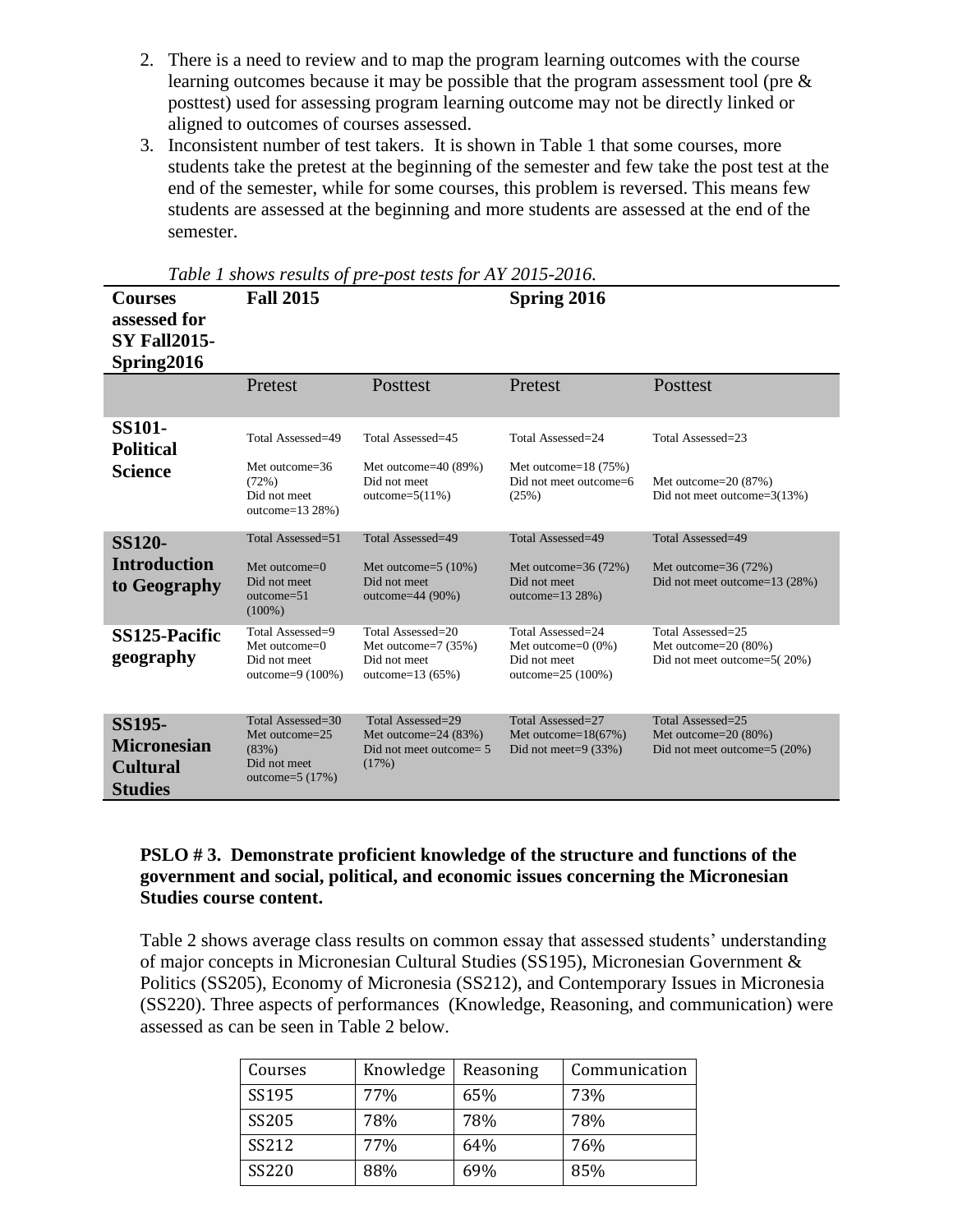Overall results show that students have proficient knowledge on core concepts in the selected courses. However, their level of reasoning and their ability to communicate the issues are the two weak areas. Students were able to identify issues and topics.

The criterion on *Knowledge* was highest in all 4 courses assessed. The criterion on *Reasoning* appeared the weakest area which shows students' difficulty in looking beyond the concepts. For example, students who were weak in the reasoning had difficulty in linking or articulating how the past events affect current Micronesian culture, economy and government. Furthermore, they also failed to discuss whether these changes were positive changes or negative changes on Micronesian culture, economy or government. On the *Communication* criterion, students were able to identify the issue, yet had challenges in communicating their understanding of concepts, as there were mechanical errors in grammar and sentence structure.

## **PSLO # 4. Demonstrate the ability to perform research and write papers relevant to Micronesia using different methods and technologies.**

Assessment results in both semesters reveal that Analysis continues to be the weakest area for research papers, while Thesis formulation remains the strongest area. Detailed results of students rating on the seven areas are stated in Table 3.

|                      |               |                |                 |     | Table 3 Shows class results for final research papers that assessed 6 allerent criteria of performance. |                     |
|----------------------|---------------|----------------|-----------------|-----|---------------------------------------------------------------------------------------------------------|---------------------|
| <b>Category</b>      | <b>Thesis</b> | <b>Info</b>    | <b>Analysis</b> |     | <b>Synthesis   Documentation</b>                                                                        | <b>Product&amp;</b> |
|                      | formulation   | <b>Seeking</b> |                 |     |                                                                                                         | <b>Process</b>      |
| <b>SS280</b>         |               |                |                 |     |                                                                                                         |                     |
| <b>SS200</b>         | 64%           | 55%            | 32%             | 36% | 46%                                                                                                     | 73%                 |
| <b>Average score</b> |               |                |                 |     |                                                                                                         |                     |
| by category for      |               |                |                 |     |                                                                                                         |                     |
| both courses         |               |                |                 |     |                                                                                                         |                     |

*Table 3 shows class results for final research papers that assessed 6 different criteria of performance.*

Results reported here reflect only the final paper results, as dictated by the Micronesian Studies Assessment plan for the SY 2015-2016. Upon submission, the final paper was expected to be written in APA format with a cover page, an Abstract, Introduction, Methodology, Findings and results, Analysis, and a Conclusion and Discussion. Assessment results for both semesters (Fall 2015 & Spring 2016) reveal that Analysis continues to be the weakest area of performance on research papers while Thesis formulation remains the strongest. The results are similar to previous Program Assessment Summary for 2014-2015.

Other observations:

*Table 4 shows the Common Essay Tests that were given during the 9th and 15th week of Spring 2016 SS150 History of Micronesia sections 1&2.*

| Part I       | # of students       | Part II      | # of students       |
|--------------|---------------------|--------------|---------------------|
| Total        | 42                  | Total        | 42                  |
| Pass         | 25 (60%)            | Pass         | 23 (55%)            |
| Fail         | 17                  | Fail         | 19                  |
| Passing rate | 6 students did      | Passing rate | 10 students did     |
| (60%)        | not sit the Part I  | (55%)        | not sit the Part II |
|              | <b>Common Essay</b> |              | <b>Common Essay</b> |
|              | Test. They are      |              | Test. They are      |
|              | counted with the    |              | counted with the    |
|              | failed students     |              | failed students     |